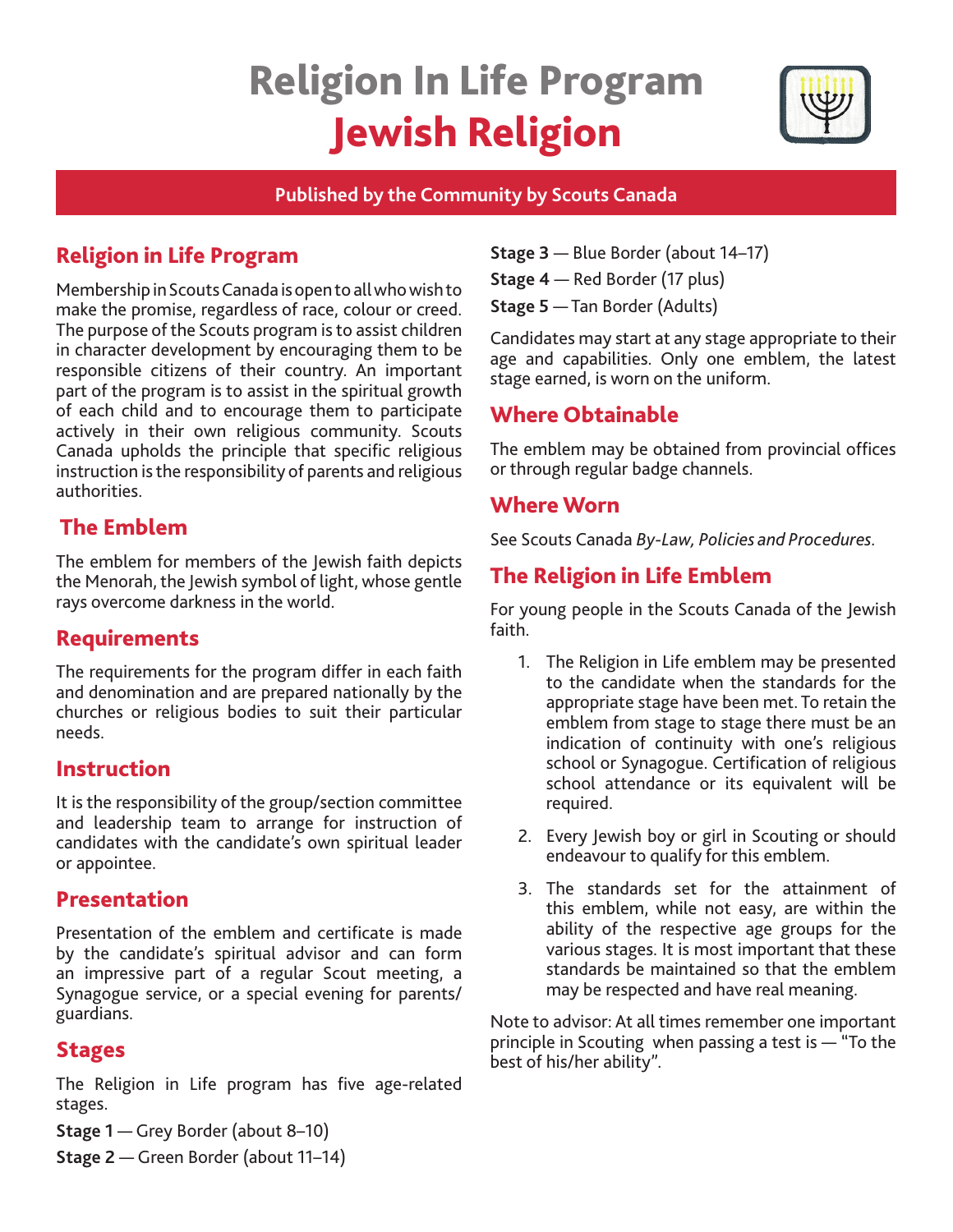- 4. Each stage includes a display of knowledge, thought and practice in 3 areas:
	- Study Torah (The Bible)
	- Worship Prayer and Synagogue
	- Deeds Mitzvot including Tzedakah.
		- Shabbat, Festivals practices
		- Jewish thought and way of life.

Each area emphasizes both fact and personal thinking. The emblem should project a feeling of accomplishment - intellectually, socially and spiritually.

## Stage 1 — Ages 8–10

#### **Study**

- 1. Name the three divisions of the Torah.
- 2. Name the five books of the Torah.
- 3. Name three books of each of the other two sections of the Tanach.
- 4. Be prepared to tell and discuss any five Torah stories.
- 5. Name six Jewish Holidays observed during the year and briefly describe how each is celebrated. Name all the months of the Jewish Calendar. Mention four fast days and what they commemorate.
- 6. How is the Shabbat observed? (Answer either 7 or 8)
- 7. Explain the following: Kiddush, Hamotzi, Grace After Meals.
- 8. Give three examples of mitzvot asey (affirmative commandment) and three mitzvot lo taaseh (prohibitive commandment).

#### **Worship**

- 1. Present a certificate of regular attendance at a Synagogue service and/or Jewish religious school.
- 2. Make a model or a drawing of four of the following and explain the use of each: Menorah; Ner Tamid; Sefer Torah; Aron Hakodesh; Havdalah Set; Shofar; Seder Plate; Mezuzza.
- 3. Describe and explain the use of the Prayer Book used at the Synagogue which you attend. Show that you can read three prayers fluently and discuss their meaning.

Locate in the prayer book the following: Adon Olam, Sh'ma, Alenu, Kiddush and Havdalah.

## **Deeds (Action)**

- 1. Talk about the reasons why Jews gather together to pray and study.
- 2. Tell about some of the special times you have had attending Synagogue.
- 3. What is special to you about being part of the Jewish community and about being Jewish?
- 4. Tell how parts of the Cub or Guide Promise are like some of the teachings of the Torah, especially as it pertains to the commandment "Honour your Parents".
- 5. Participate in a Community, Synagogue or other charitable project as an act of Tzedakah.

## Stage 2 — Ages 11–14

#### **Study**

- 1. Recite the Ten Commandments in Hebrew, English or French. Be prepared to discuss how you can practice these in your life.
- 2. What is a Sidrah, a Maftir and a Haftarah?
- 3. On what occasions is the Torah read?
- 4. Explain the Hebrew calendar and tell how it differs from the general calendar.
- 5. List the names of the Hebrew months.
- 6. List the Hebrew dates of the Biblical Festivals.
- 7. List five books that should be found in a Jewish home. (Prayer, study or general).
- 8. a) What is the purpose of a Mitzvah?
	- b) How many Mitzvot are there in Judaism?
	- c) List six Mitzvot.
	- d) Define mitzvot asey (affirmative commandments) and mitzvot lo taaseh (prohibitive commandments). How many are there of each?
- 9. What is the Mishnah? What is the Talmud?

#### **Worship**

- 1. Chant or read the Torah and Haftarah blessings and a portion from the Torah or the Prophets.
- 2. Describe your Bar or Bat Mitzvah or Confirmation preparation thus far, and/or explain the significance of the ceremony.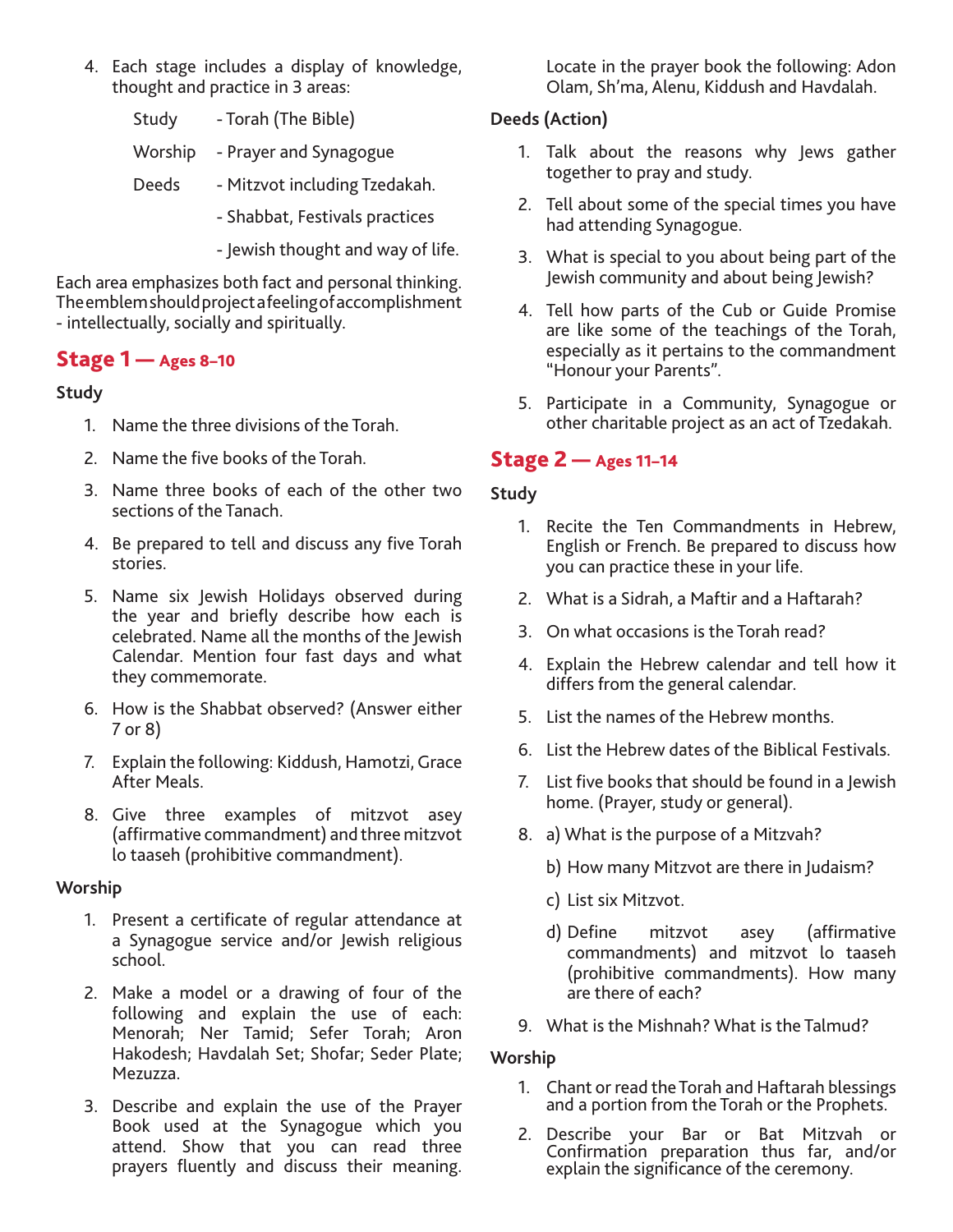- 3. Explain the meaning and significance of either:
	- a) Tallit and Tefillin and their use and appropriate blessing.
	- b) Shabbat candles. Recite its appropriate blessing.
- 4. Explain three important functions of the Synagogue.
- 5. Make a model or drawing of two of the following: Lulav and Etrog, Sukkah, Seder Plate, Mezuzza and Tallit. Explain their use.
- 6. Make a religiously acceptable (kosher) Tallit.

### **Deeds (Action)**

- 1. Describe ways in which the Scout/Guide Law is like the beliefs of the Jewish religion and how it can make you a better Jew. Describe also how both the Scout/Guide Law and the Jewish religion include "the Duty to respect your Teachers".
- 2. Describe how being a good Jew makes you a better human being.
- 3. Participate in a project in which your Synagogue or Jewish community is involved that brings joy or happiness to other people.
- 4. With appropriate help bake a Challah and select and prepare two or more of the following: Latkes, Soufganiot, Purim Taschen, Ashkenazi or Sephardi Haroset, Cholent or Baklava. Explain the connection of each to the occasion on which it is eaten.
- 5. Do one of the following and write a brief (one page) report on the activity you choose:
	- a) Visit a Jewish library or, if not available a public library.
	- b) Participate in a United Jewish Appeal Walkathon.
	- c) Attend a Holocaust memorial observance.
- 6. Join in a fund-raising project on behalf of a Jewish Charity.

## Stage 3 — Ages 14–16

# **Study**

Select five names from each group and state their contributions to present day thought.

1. Abraham, David, Deborah, Esther, Isaiah, Judah

Macabbee, Moses, Samuel, Saul.

- 2. Akiba, Saadiah Gaon, Judah HaLevi, Judah Hanasi, Hillel, Joseph Karo, Maimonides, Rashi, Johanan ben Zakkai.
- 3. Chaim Nachman Bialik, Albert Einstein, Vilna Gaon, Theodore Herzl, Samson Raphael Hirsh, Mordecai Kaplan, Moses Mendelssohn, Solomon Schechter, Isaac Mayer Wise, Baal Shem Tov.
- 4. Beruriah, Lillian Freiman, Glueckel of Hameln, the Maid of Ludomir, Golda Meir, Channa Senesz, Sarah Schenirer of Beth Jacob Schools, Henrietta Szold.

(Answer any 3 of the remaining.)

5. a) Compile your own calendar of Jewish Holidays listing with following information: Holiday, Hebrew Date and Symbols connected with the Festivals.

b) Discuss the significance of 4 Festivals or Fast days.

- 6. How is the Mitzvah of Tzedakah fulfilled?
- 7. Explain the following Biblical Verses:

a) Leviticus 19:11,18; Deuteronomy 12:16,23; Genesis 32:33; Exodus 23:19, 34:26; Deuteronomy 14:21.

b) What reason does the Torah give for the Laws of Kashrut?

c) How can one observe Kashrut while camping?

8. Explain the following Biblical Verses:

a) Exodus 20:8-11; Deuteronomy 5:12-15; Genesis 2:1-3; Exodus 31:14-17.

b) What reason does the Torah give for why to keep the Shabbat?

c) How can one observe the Shabbat while camping?

9. On a map of Israel locate:

a) Five major cities.

- b) Four rivers or lakes.
- c) Four historical sites.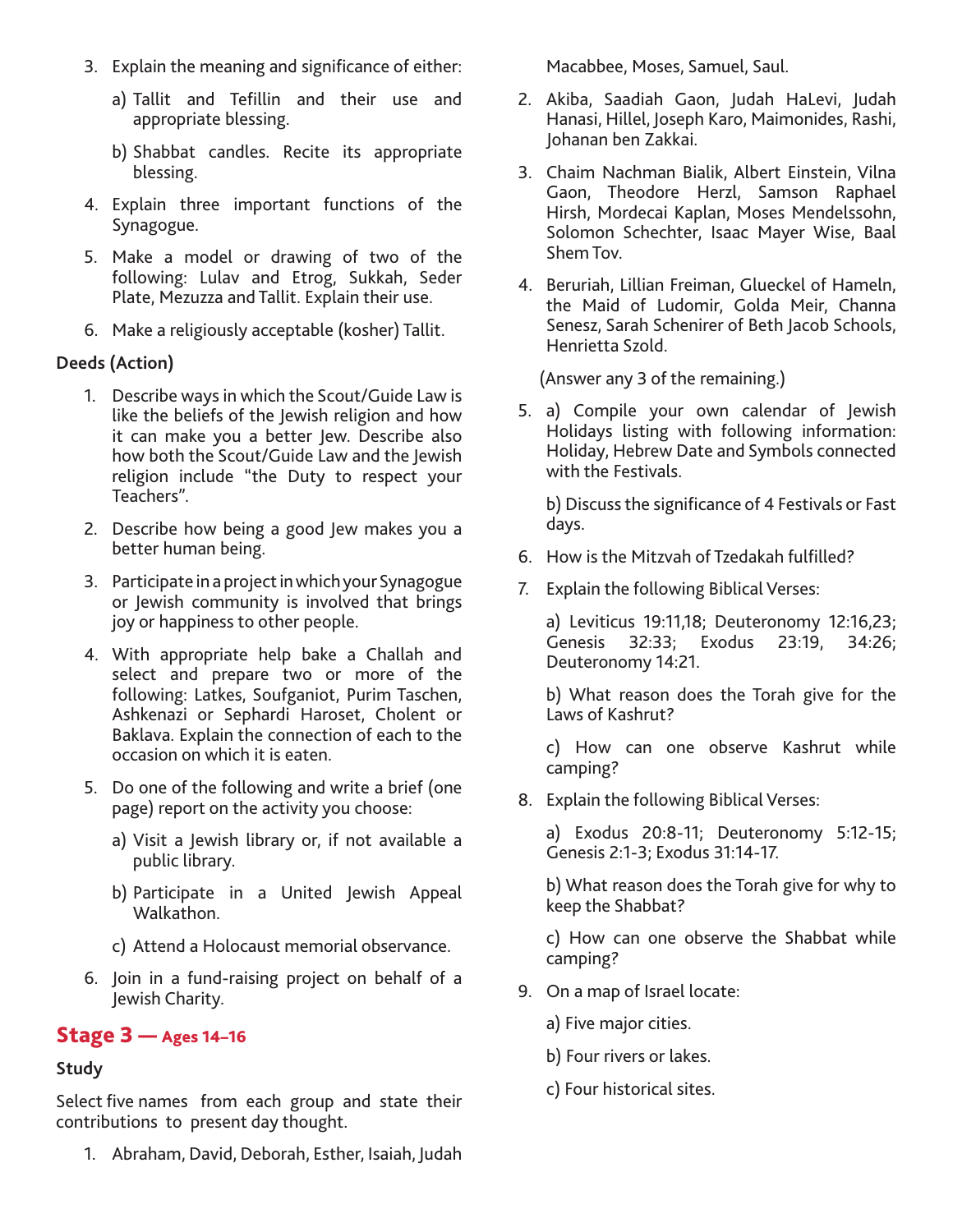#### **Worship**

- 1. Chant the following prayers: Shabbat and Holiday Kiddush, Sh'ma-V'Ahavta, Adon Olam, Ein Kelokaynu, and two other prayers of your choice.
- 2. Be prepared to discuss the meanings of each of the above.
- 3. What is the Passover Haggadah? What does it contain and how is it used? Choose two Haggadah passages and explain their meaning.
- 4. What is the significance of the seder in the celebration of Passover? Name all the items on the Seder plate and explain what each represents.
- 5. Be prepared to conduct a Synagogue prayer service or a home ceremony such as Kiddush or Havdalah.

## **Deeds (Action)**

- 1. Describe how you see or feel God at work in three current events.
- 2. Share some important aspects of the Jewish religion with your group.
- 3. Share and discuss the important principles of the Jewish religion and the aims, principles and objectives of Scouting on the subject of "Duty to respect your peers."
- 4. Consider some of the needs of your Jewish community and choose one to which you can contribute of your time and by undertaking a special activity. Write a brief report on your experience.
- 5. Visit a Children's or General Hospital or a Home for the Aged.
- 6. Make a scrapbook of Jewish current events containing news items, pictures, cartoons, stories and articles, etc; and your personal analysis of the situation.

## Stage 4 – Ages 17 and Over

#### **Study**

1. Discuss each of the following Biblical ideas:

a) Creation.

b) Contributions of 2 Patriarchs, 2 Matriarchs and 2 Prophets.

c) A person's Duty to God,

d) A person's Duty to his or her family.

e) A person's Duty to his or her fellow human being. Use Biblical references for each of the above.

2. What is the Talmud and its relationship to the Torah?

Explain 3 sayings from the Ethics of the Fathers (Pirke Avot).

3. What did each of the following contribute to the rebirth and/ or growth of Israel:

Menachem Begin, Chaim Nachman Bialik, Moshe Dayan, Levi Eshkol, David Ben Gurion, Gideon Hausner, Theodore Herzl, Zev Jabotinsky, Rav Avraham Kook, Golda Meir, Yitzhak Rabin, Abba Hillel Silver, Henrietta Szold, Chaim Weizman.

- 4. What is the role of Israel in the life of the 20th century Jew?
- 5. List the national Synagogue organizations and major seminaries and Rabbinical groups of the Orthodox, Conservative, Reform and Reconstructionist branches of Judaism. Read two articles from publications of at least two of these organizations; and explain how these articles reflect the ideology of their movements.
- 6. Write a response or a letter to the editor of a local or national publication commenting on a story of your choice dealing with Jews or with Israel.

#### **Worship**

- 1. Discuss the concept of a systematic cycle of formal daily prayer.
- 2. Chant or read the Torah and Haftarah Blessings and chant a portion from the Torah or Prophets.
- 3. Examine a Mezuzah, explain its content and purpose, how it is written, how and where is it mounted, and the blessing recited when affixed.
- 4. Attend a Jewish wedding and report on all that you witnessed.
- 5. Explain the Jewish rituals and laws related to death and mourning.

#### Answer either 6 or 7

6. Explain the meaning and significance of the Tallit and Tefillin and their use.